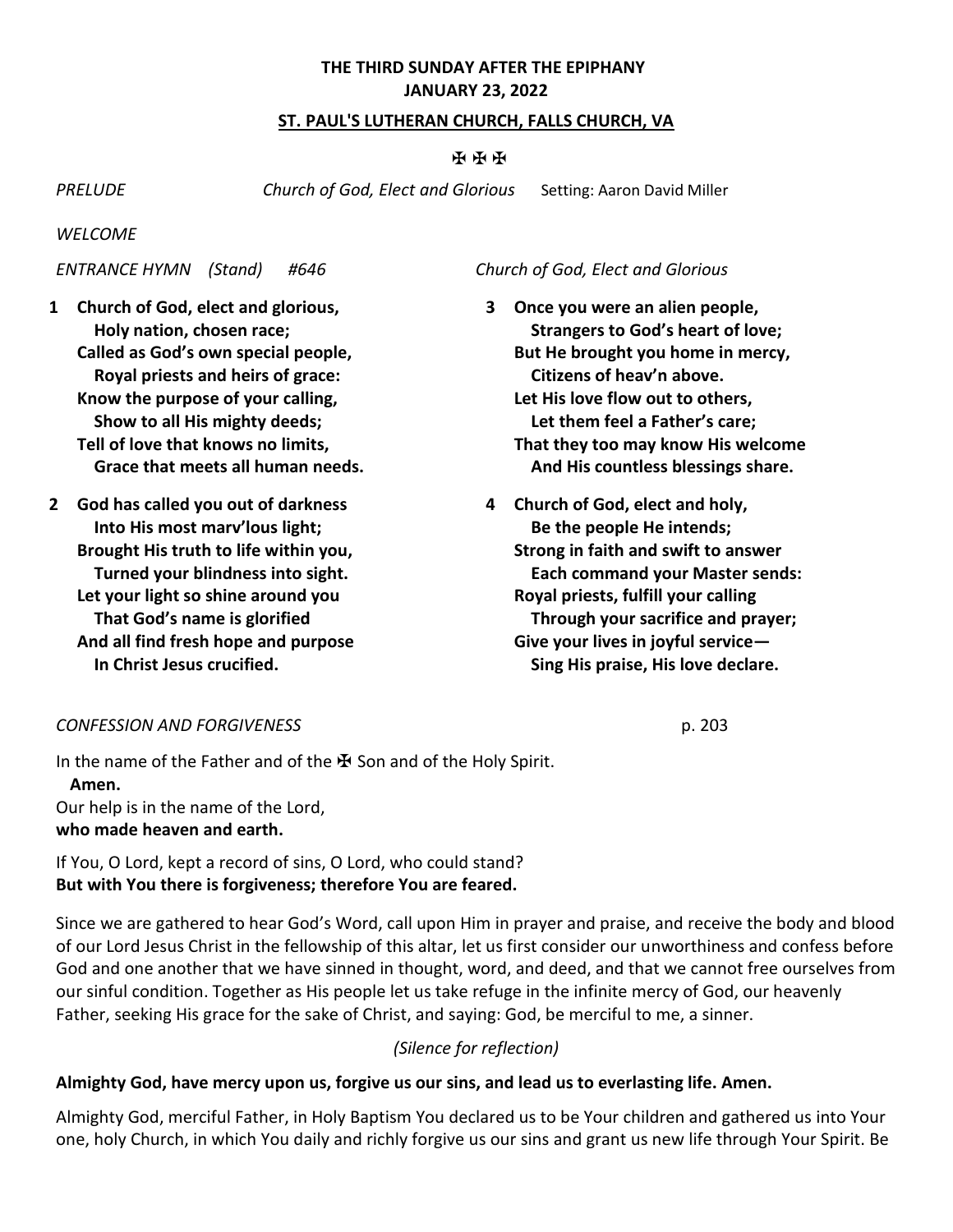in our midst, enliven our faith, and graciously receive our prayer and praise; through Your Son, Jesus Christ, our Lord.

## **Amen.**

## *KYRIE*

In peace, let us pray to the Lord:

# **Lord, have mercy; Christ, have mercy; Lord, have mercy.**

For the peace from above and for our salvation; and for the peace of the whole world and the unity of all, let us pray to the Lord:

# **Lord, have mercy; Christ, have mercy; Lord, have mercy.**

For this holy house and for all who offer here their worship and praise; and for the well-being of the whole church of God in Christ, let us pray to the Lord: **Lord, have mercy; Christ, have mercy; Lord, have mercy.**

Help, save, comfort and defend us, gracious Lord. **Lord, have mercy; Christ, have mercy; Lord, have mercy.**

# *HYMN OF PRAISE* p. 204

- **1 To God on high be glory And peace to all the earth; Goodwill from God in heaven Proclaimed at Jesus' birth! We praise and bless You, Father; Your holy name, we sing— Our thanks for Your great glory, Lord God, our heav'nly King.**
	- **3 For You alone are holy; You only are the Lord. Forever and forever, Be worshiped and adored; You with the Holy Spirit Alone are Lord Most High, In God the Father's glory. "Amen!" our glad reply.**

**2 To You, O sole-begotten, The Father's Son, we pray; O Lamb of God, our Savior, You take our sins away. Have mercy on us, Jesus; Receive our heartfelt cry, Where You in pow'r are seated At God's right hand on high—**

# *THE PRAYER OF THE DAY*

The Lord be with you. **And also with you.**

Let us pray. Almighty and everlasting God,

**mercifully look upon our infirmities and stretch forth the hand of Your majesty to heal and defend us; through Jesus Christ, Your Son, our Lord, who lives and reigns with You and the Holy Spirit, one God, now and forever.**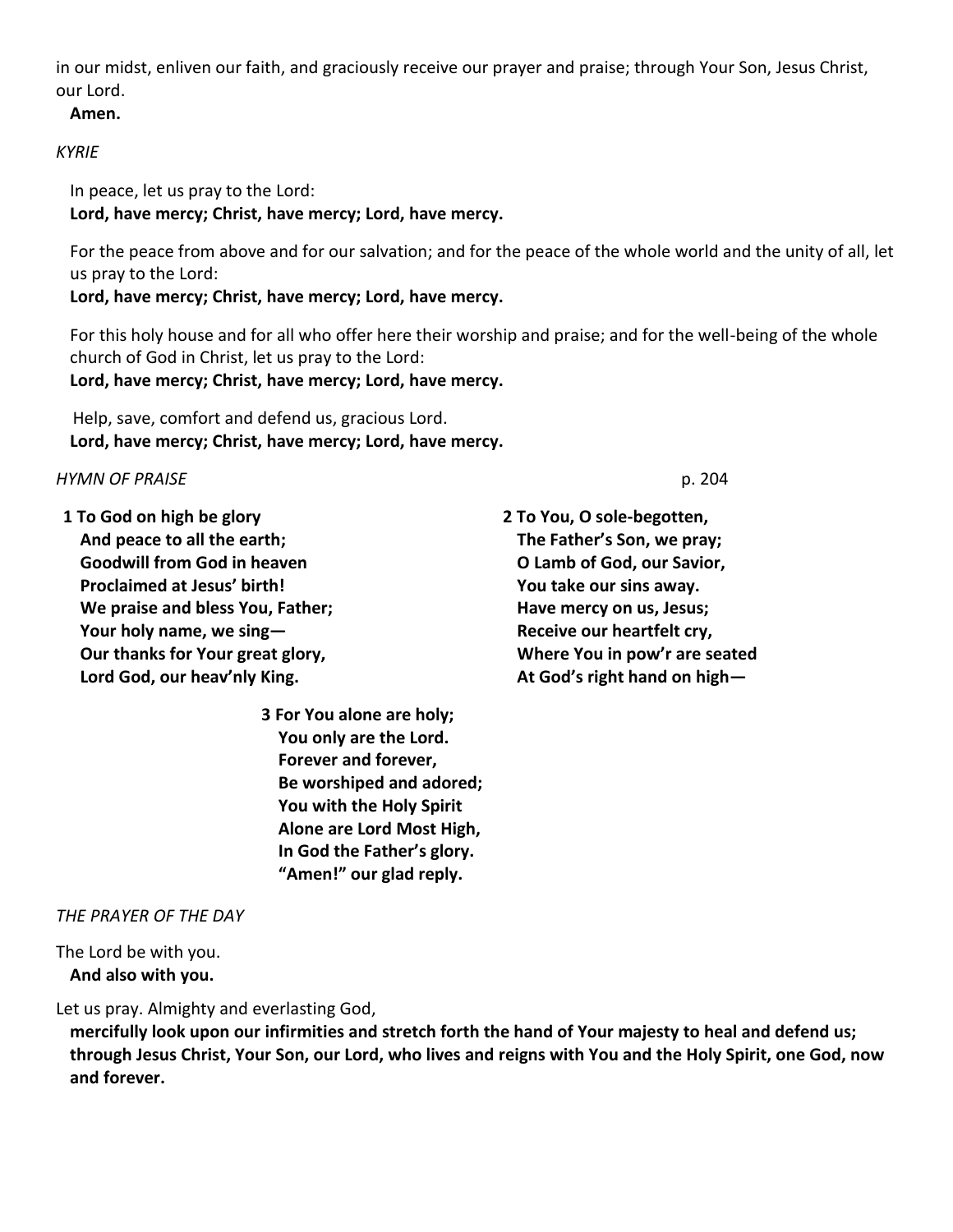## *THE LITURGY OF THE WORD*

### *FIRST LESSON (Be seated)* Nehemiah 8:1–3, 5–6, 8–10

All the people gathered as one man into the square before the Water Gate. And they told Ezra the scribe to bring the Book of the Law of Moses that the LORD had commanded Israel. So Ezra the priest brought the Law before the assembly, both men and women and all who could understand what they heard, on the first day of the seventh month. And he read from it facing the square before the Water Gate from early morning until midday, in the presence of the men and the women and those who could understand. And the ears of all the people were attentive to the Book of the Law. . . .

And Ezra opened the book in the sight of all the people, for he was above all the people, and as he opened it all the people stood. And Ezra blessed the LORD, the great God, and all the people answered, "Amen, Amen," lifting up their hands. And they bowed their heads and worshiped the LORD with their faces to the ground. . . .

They read from the book, from the Law of God, clearly, and they gave the sense, so that the people understood the reading.

And Nehemiah, who was the governor, and Ezra the priest and scribe, and the Levites who taught the people said to all the people, "This day is holy to the LORD your God; do not mourn or weep." For all the people wept as they heard the words of the Law. Then he said to them, "Go your way. Eat the fat and drink sweet wine and send portions to anyone who has nothing ready, for this day is holy to our Lord. And do not be grieved, for the joy of the LORD is your strength."

This is the Word of the Lord. **Thanks be to God.**

### *PSALM 19:7-14 (Read responsively)*

The law of the LORD is perfect, reviving the soul; the testimony of the LORD is sure, making wise the simple; **the precepts of the LORD are right, rejoicing the heart; the commandment of the LORD is pure, enlightening the eyes;**

the fear of the LORD is clean, enduring forever; the just decrees of the LORD are true, and righteous altogether. **More to be desired are they than gold, even much fine gold; sweeter also than honey**

## **and drippings of the honeycomb.**

Moreover, by them is your servant warned; in keeping them there is great reward. **Who can discern his errors? Declare me innocent from hidden faults.**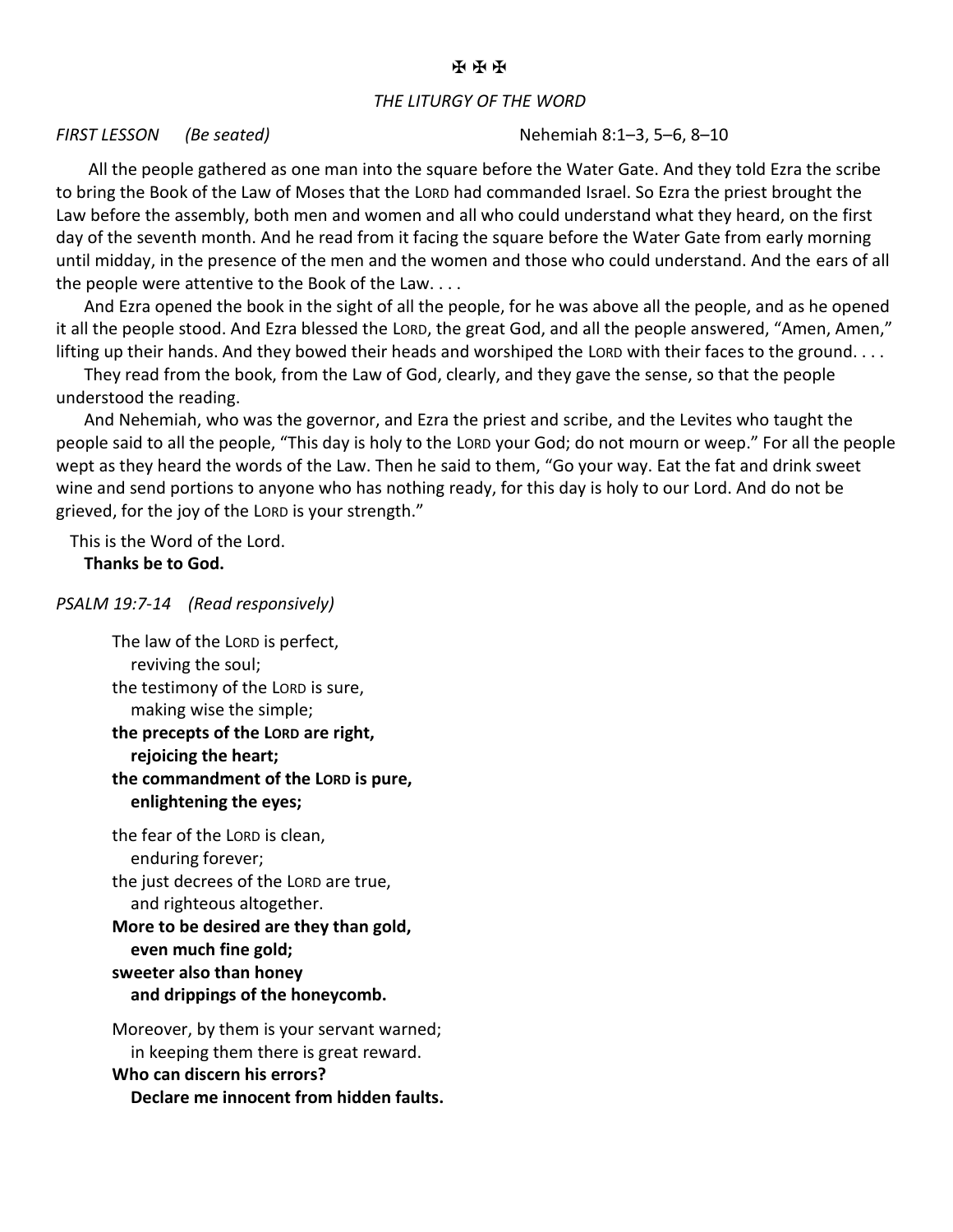Keep back your servant also from presumptuous sins; let them not have dominion over me! Then I shall be blameless, and innocent of great transgression. **Let the words of my mouth and the meditation of my heart be acceptable in your sight, O LORD, my rock and my redeemer. Glory be to the Father and to the Son and to the Holy Spirit; as it was in the beginning,**

**is now, and will be forever. Amen.**

### *SECOND LESSON* 1 Corinthians 12:12–31a

For just as the body is one and has many members, and all the members of the body, though many, are one body, so it is with Christ. For in one Spirit we were all baptized into one body—Jews or Greeks, slaves or free and all were made to drink of one Spirit.

For the body does not consist of one member but of many. If the foot should say, "Because I am not a hand, I do not belong to the body," that would not make it any less a part of the body. And if the ear should say, "Because I am not an eye, I do not belong to the body," that would not make it any less a part of the body. If the whole body were an eye, where would be the sense of hearing? If the whole body were an ear, where would be the sense of smell? But as it is, God arranged the members in the body, each one of them, as he chose. If all were a single member, where would the body be? As it is, there are many parts, yet one body.

The eye cannot say to the hand, "I have no need of you," nor again the head to the feet, "I have no need of you." On the contrary, the parts of the body that seem to be weaker are indispensable, and on those parts of the body that we think less honorable we bestow the greater honor, and our unpresentable parts are treated with greater modesty, which our more presentable parts do not require. But God has so composed the body, giving greater honor to the part that lacked it, that there may be no division in the body, but that the members may have the same care for one another. If one member suffers, all suffer together; if one member is honored, all rejoice together.

Now you are the body of Christ and individually members of it. And God has appointed in the church first apostles, second prophets, third teachers, then miracles, then gifts of healing, helping, administrating, and various kinds of tongues. Are all apostles? Are all prophets? Are all teachers? Do all work miracles? Do all possess gifts of healing? Do all speak with tongues? Do all interpret? But earnestly desire the higher gifts.

This is the Word of the Lord. **Thanks be to God.**

*ALLELUIA VERSE (Stand)* p. 205

**Alleluia, alleluia, alleluia. These things are written that you may believe that Jesus is the Christ, the Son of God. Alleluia, alleluia, alleluia.**

### *GOSPEL* Luke 4:16-30

The Holy Gospel according to St. Luke the 4<sup>th</sup> chapter **Glory to You, O Lord.**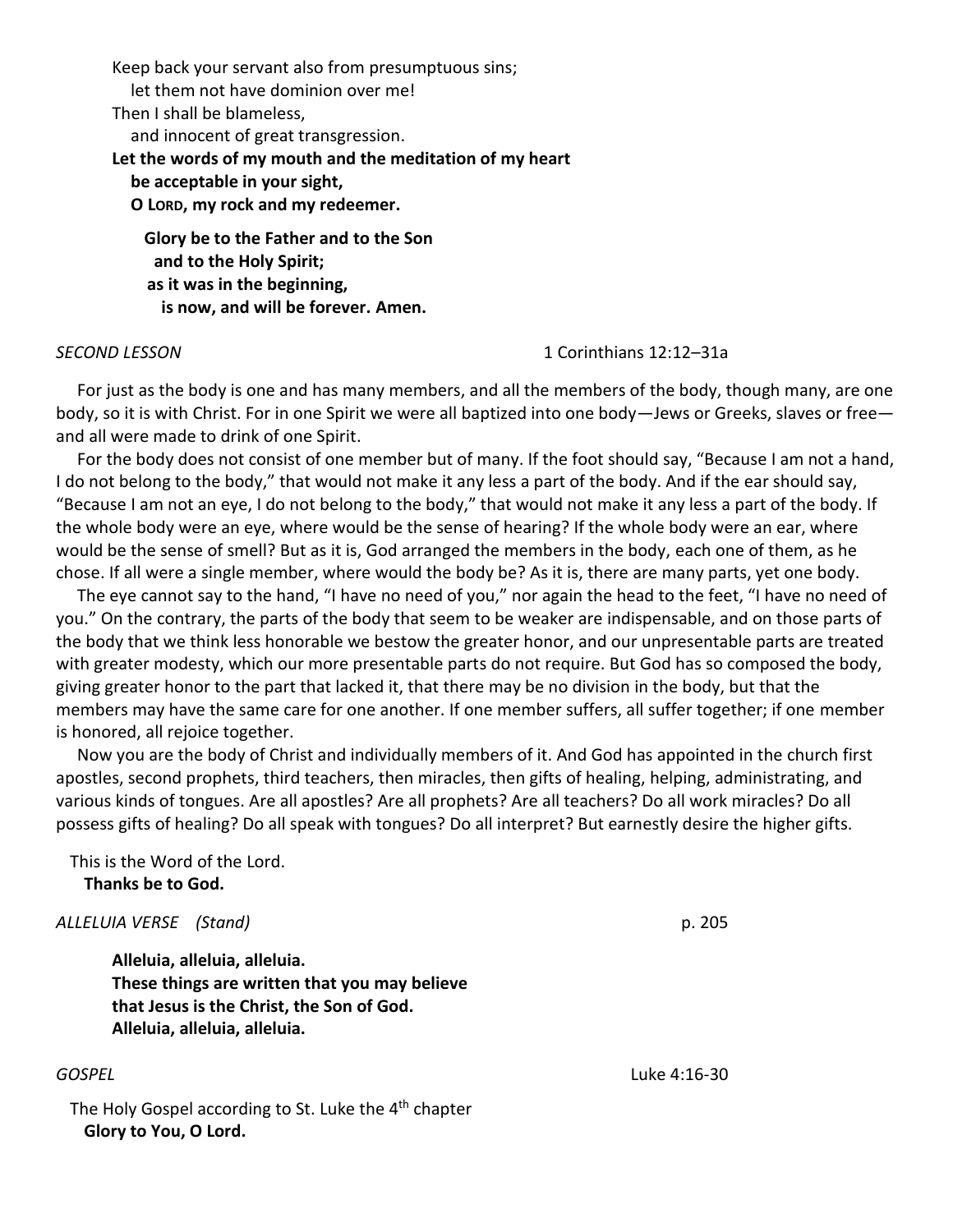[Jesus] came to Nazareth, where he had been brought up. And as was his custom, he went to the synagogue on the Sabbath day, and he stood up to read. And the scroll of the prophet Isaiah was given to him. He unrolled the scroll and found the place where it was written,

> "The Spirit of the Lord is upon me, because he has anointed me to proclaim good news to the poor. He has sent me to proclaim liberty to the captives and recovering of sight to the blind, to set at liberty those who are oppressed, to proclaim the year of the Lord's favor."

And he rolled up the scroll and gave it back to the attendant and sat down. And the eyes of all in the synagogue were fixed on him. And he began to say to them, "Today this Scripture has been fulfilled in your hearing." And all spoke well of him and marveled at the gracious words that were coming from his mouth. And they said, "Is not this Joseph's son?" And he said to them, "Doubtless you will quote to me this proverb, 'Physician, heal yourself.' What we have heard you did at Capernaum, do here in your hometown as well." And he said, "Truly, I say to you, no prophet is acceptable in his hometown. But in truth, I tell you, there were many widows in Israel in the days of Elijah, when the heavens were shut up three years and six months, and a great famine came over all the land, and Elijah was sent to none of them but only to Zarephath, in the land of Sidon, to a woman who was a widow. And there were many lepers in Israel in the time of the prophet Elisha, and none of them was cleansed, but only Naaman the Syrian." When they heard these things, all in the synagogue were filled with wrath. And they rose up and drove him out of the town and brought him to the brow of the hill on which their town was built, so that they could throw him down the cliff. But passing through their midst, he went away.

This is the Gospel of the Lord. **Praise to You, O Christ.**

## *SERMON*

Grace, mercy and peace be to you from God our Father and from our Lord and Savior Jesus. Amen. Dear friends in Christ:

The Gospel lesson just read tells us about an early sermon of Jesus and the reaction that it caused. The account is very significant in Luke's telling of the life of Jesus for it is the first event to be described after his baptism and temptation and thus sets the tone for his ministry. Last Sunday we heard about the tone set in John's Gospel as Jesus performed his first miracle – turning water into wine at a wedding. Today we consider the tone set in Luke's Gospel through Jesus' first recorded sermon.

I remember the first sermon I gave to a congregation. I preached it at a large church in Iowa – one where I was doing a summer vicarage after my first year of seminary. The text for the sermon was from Galatians. But I spoke about so many things in that sermon that when I was asked later for its title all I could come up with as a good summary was: "the Gospel."

I'm not sure what kind of reaction the sermon caused among the people that day, but I know that one reaction I had was a determination to be a little more focused in my next sermons. One doesn't need to include the "whole counsel of God" in every message.

At the same time, the experience also taught me that God must call some people in life to be encouragers, for after the sermon one dear older man – Bill Moeller (I still remember his name!) – came up to me and said: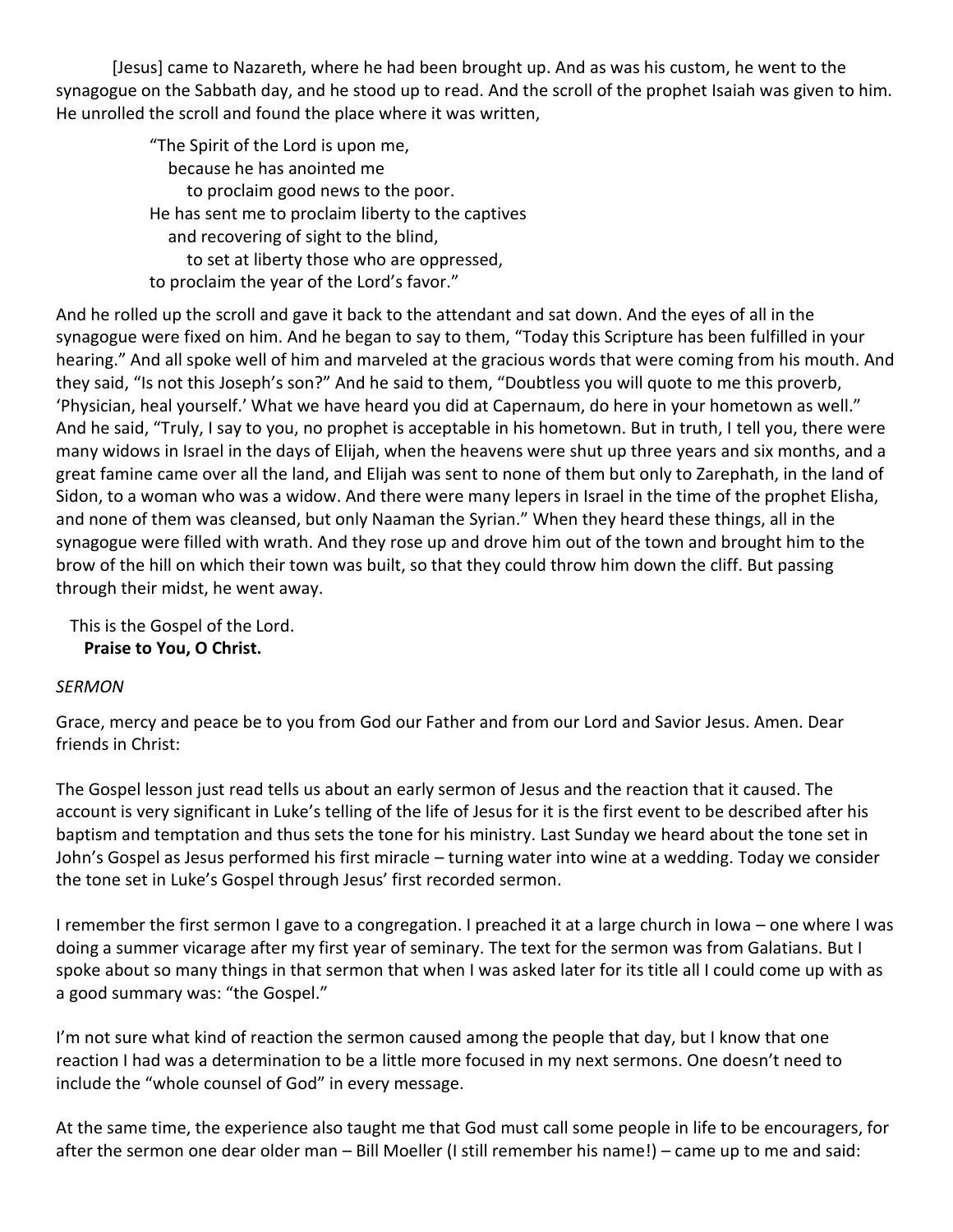"vicar, that was a wonderful sermon." You can imagine how pleased I was to hear this. Even if part of me suspected that he was just being nice.

Jesus' first sermon was based on a text from Isaiah. That text records Isaiah preaching to the people of his day and explaining how God was using him to deliver a message. "The Spirit of the Lord is upon me," he said, "because he has anointed me to proclaim good news to the poor."

Isaiah then goes on to tell a little more about the good news, while also repeating, two more times, that he has been called to "proclaim" it. Isaiah uses focused and recognized sermon language to make known his calling to the people as preacher of God's Word.

When Jesus gave his sermon, based on this text, he was making the same point to the people of his day. He too had been anointed by the Spirit of God. And he had come to proclaim good news as well.

The fact that Jesus believed this about himself would have been easily accepted by his hearers. And particularly so because he was in his hometown of Nazareth. The people there would have been pleased to hand the scroll of the scripture to one of their own and hear him expound upon it.

But were they really open to hearing what he had to say?

The portion of Isaiah from which he read, chapter 61, was recognized as a Messianic prophecy—meaning that it predicted the coming of a great leader to save Israel. The people were likely expecting Jesus to re-iterate the promise of the Messiah's future coming, as the preachers of the day regularly did.

But Jesus didn't do this. Instead, he said something shocking: "Today, this scripture has been fulfilled in your hearing."

At first the people didn't recognize the words as shocking. They simply thought of them as gracious—meaning, I suppose, that they sounded pleasant or simply something that a preacher might say. Perhaps they thought that this was only Jesus' ways of saying that God was among them. And to that they could easily agree.

But Jesus was saying much more than this. He was saying that he, Jesus, was the Anointed One sent by God to save his people. Jesus identified himself as the fulfillment of the prophecy, thereby claiming to be the Messiah.

This was a proclamation of revelation. Jesus was revealing something new. The people would need time to grasp this shocking new revelation.

What's more, the time had not yet come for a full explanation. There was still much for Jesus to say and do. Jesus, as we heard last week, made this same point at his first miracle when he told his mother "my hour has not yet come."

But Jesus does want the people to know that his proclamation is much more than they expected. So, he then goes on to say something that he knows will be hard for them to hear. He reminds them how their ancestors often rejected God's true prophets.

And here the people understand very clearly what Jesus was saying. But it offended them. And in their offense, they drove Jesus out of town.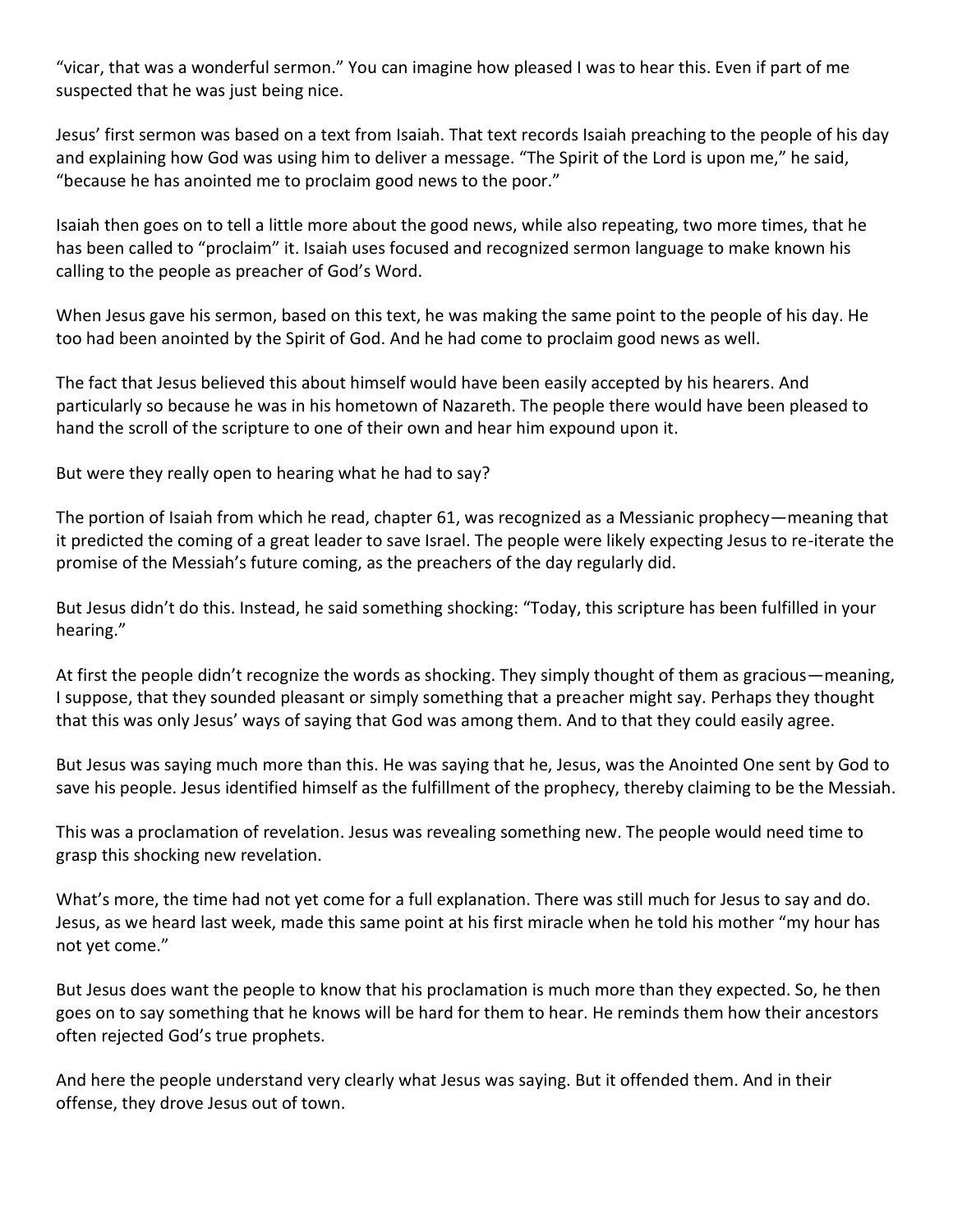All of which serves to make clear that even though Jesus came to reveal himself as the Messiah, some people wouldn't accept this. At least upon first consideration.

But Jesus came to preach. And he would keep preaching his message… and still does!... in hopes that all would eventually see the light and believe.

Jesus came to preach good news. And the good news is that in his Messianic work he brings restoration. That is his ultimate purpose.

Let's look more closely at what the prophecy of Isaiah says about this. The Messiah comes to deliver good news "to the poor." This good news is more than just one of economics. Yes, Jesus'

good news will help raise the economic condition of many poor people since his message frees people to be generous, kind and fair. But even more, it is a message of restoration—between God and humanity, and between human people with one another. It is a message which announces the restoration of well-being to those impoverished by the debt of sin. Jesus comes to save poor sinners, like you, me, and everyone.

Likewise, Jesus comes to proclaim the "release of captives." The "captives" he releases are, again, all of us. Here we have another way of understanding our human predicament. We are not only poor – in our behavior and life situation—but we are also, essentially, in prison. Our sin holds us captive. As we say in one of our prayers: "we are in bondage to sin and cannot free ourselves from our sinful condition." Jesus comes to set us free from our bondage and restore us to a right place before God.

Furthermore, the Anointed One would also proclaim a "recovery of sight to the blind." On several occasions Jesus did this very literally – restoring sight to people whose eyes did not work. But he does it in an even greater way when people receive and listen to him. Here he restores our ability to see the goodness and mercy of God – working in our hearts to help us understand the mysteries of God's will.

Reading on, we see that Isaiah's Anointed Proclaimer also comes to "set at liberty those who are oppressed." This means a restoring of dignity to those debased by Satan. The Devil regularly attacks people through the lies he whispers in their ears. And these lies can haunt us, for we often believe them. Jesus comes to set us free from these attacks. He frees us as we believe his words of joy and forgiveness instead.

Finally, Jesus also brings "the year of the Lord's favor." This is the restoration of the eternal inheritance realized in the ultimate year of Jubilee. In the Old Testament, Jubilee years were those when property rights were restored. The Jubilee year in Jesus' proclamation is the restoration of our right to a heavenly home.

The purpose of the Messiah was to deliver each of these blessings to God's people. And that's what Jesus did.

However, we must remember that there was also a cost in all of this. The things mentioned here wouldn't just happen without payment.

Thankfully, Jesus the Messiah paid that price himself. Today's reading points ahead to this too.

As we heard in our reading, the people of Jesus' hometown who heard his sermon rejected him. They were offended by what he had to say rather than accepting. And it wasn't just his claim to be the Messiah. It was also his message of what the Messianic age should look like.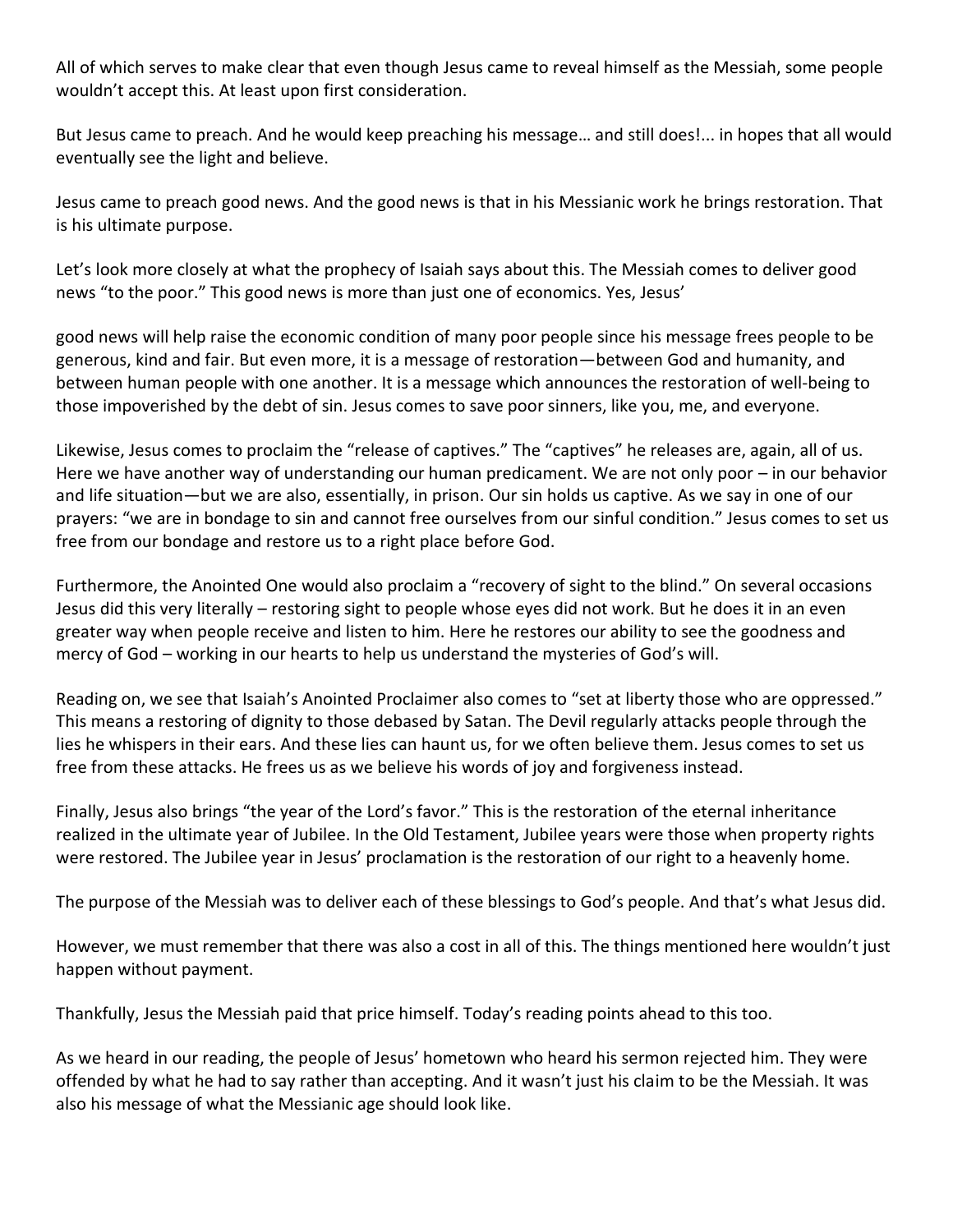We might think that Jesus should have been a little gentler with his hearers or less direct. But Jesus knew that they would have trouble with many aspects of his ministry. He knew that a

message which included the Gentiles would not sit well with some of them, as was the case in the days of Elijah and Elisha. He knew that some people would only follow him as long as he was doing helpful miracles for them, like the ones he had done in Capernaum. He knew that some would reject him because they felt he was simply a man like them—Joseph's son and no more.

In their anger, the people drove him to the brow of the hill in order to throw him down and kill him. But Jesus escaped. He walked right through them. Because his time had not yet come.

Three years later, however, his time would come. There the leaders would put him on trial and the crowds would cry "Crucify him!"

At that time Jesus would not walk through the crowds, but instead humbly submit himself to their angry will. The path of Jesus would be one of rejection. But that was prophesied too. "He was despised and rejected by men," as Isaiah put it.

And yet his death was not the end. For three days later he rose again to life. God vindicated him. Because his death was not deserved.

In the same way, God will vindicate us. Although not because our death is undeserved. We are vindicated because of Jesus, our Savior, who brings good news to the poor and proclaims the release of captives and recovery of sight to the blind. Who sets at liberty those who are oppressed and announces the year of the Lord's favor.

After Jesus gave his sermon and walked through the angry crowds, the text tells us that he "went on his way." He went on his way to preach more sermons, to challenge more lives, to heal more illness, and walk the way of the cross.

But Jesus didn't walk alone. He invited people to walk with him. And he issues the same invitation to you and me.

When one walks with Jesus, they will face times of rejection as he did. But they will also learn to marvel at the revelation he shares. And their lives will be changed. Because of the restoration he brings.

Jesus is our Anointed Proclaimer. He has good news for each of us. The way of Jesus may be the way of the cross, but it is also the way of everlasting life.

Let's walk that road together. In the holy name of Jesus. Amen.

*HYMN OF THE DAY (Stand) #241 (One & All Rejoice) In Christ Alone*

**1 In Christ alone my hope is found. He is my light, my strength, my song; This cornerstone, this solid ground, Firm through the fiercest drought and storm. What heights of love, what depths of peace, When fears are stilled, when strivings cease!**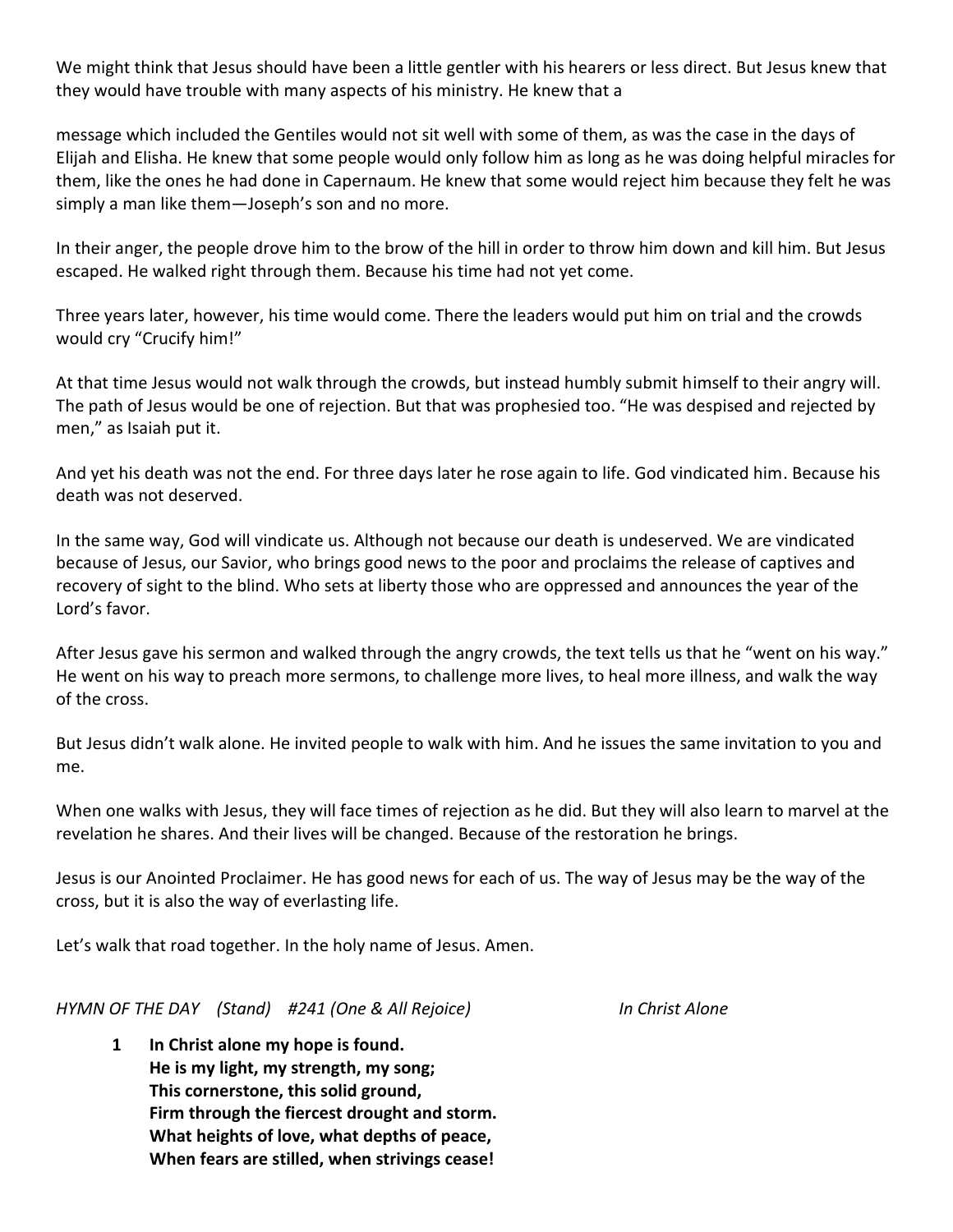**My Comforter, my all in all, Here in the love of Christ I stand.**

- **2 In Christ alone—who took on flesh, Fullness of God in helpless babe. This gift of love and righteousness, Scorned by the ones He came to save. Till on that cross, as Jesus died, The wrath of God was satisfied; For ev'ry sin on Him was laid. Here in the death of Christ I live.**
- **3 There in the ground His body lay, Light of the world by darkness slain; Then bursting forth in glorious day Up from the grave He rose again! And as He stands in victory, Sin's curse has lost its grip on me. For I am His and He is mine— Bought with the precious blood of Christ.**
- **4 No guilt in life, no fear in death, This is the pow'r of Christ in me; From life's first cry to final breath, Jesus com-mands my destiny. No pow'r of hell, no scheme of man Can ever pluck me from His hand; Till He returns or calls me home, Here in the pow'r of Christ I'll stand.**

## *APOSTLES' CREED*

**I believe in God, the Father Almighty, maker of heaven and earth.**

**And in Jesus Christ, His only Son, our Lord, who was conceived by the Holy Spirit, born of the virgin Mary, suffered under Pontius Pilate, was crucified, died and was buried. He descended into hell. The third day He rose again from the dead. He ascended into heaven and sits at the right hand of God the Father Almighty. From thence He will come to judge the living and the dead.**

**I believe in the Holy Spirit, the holy Christian Church, the communion of saints, the forgiveness of sins, the resurrection of the body, and the life everlasting. Amen.**

## *OFFERING*

*PRAYERS OF THE CHURCH (Stand)*

In peace, let us pray to the Lord: **Lord, have mercy.**

In thanksgiving to the Lord of Zion, who has arisen and shown pity to our fallen world, setting us free from sin and death; and in thanksgiving for Christ, in whom the appointed time of favor has come for all people; and for the gift of the Holy Spirit in the Word of God, that Christ's name would be declared among all peoples and His grace received with delight in every place, let us pray to the Lord: **Lord, have mercy.**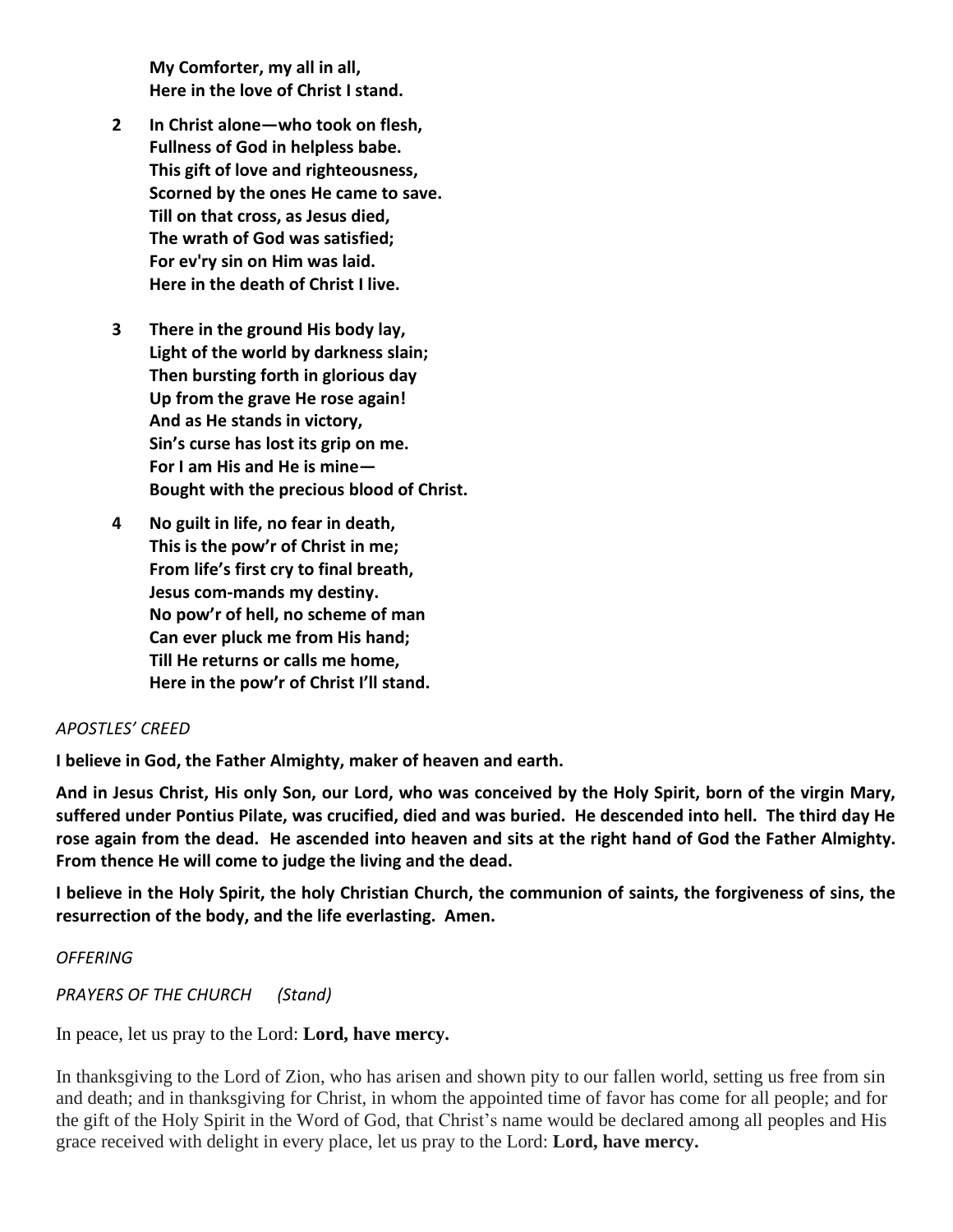For eagerness to hear the Word of God with understanding, as in the days of Ezra the priest, that with attentive ears we may receive it, our days be sanctified by it and His commandments be put into practice among us, let us pray to the Lord: **Lord, have mercy.**

For harmony in the Christian Church, arranged as members of one body in Christ Jesus, that we may be free of jealousy or contempt toward our fellow Christians and instead bestow honor on weaker brothers, suffer and rejoice together, and serve in harmony as those baptized in one Spirit, let us pray to the Lord: **Lord, have mercy.**

For all families and homes, that one generation may tell to the next the wonderful works of God in Christ, let us pray to the Lord: **Lord, have mercy.**

For those who govern our communities and country, that they would be given wisdom and courage to lead; that they would follow God's will rather than man's whims; and that our Father would grant us willingness to support them with our prayers and encouragement, let us pray to the Lord: **Lord, have mercy.**

For the comfort of those who mourn and the care of those who need healing, especially those on our prayer list and those we name in our hearts at this time… that the Great Physician would mend the bodies and uplift the spirits of all who need His compassion*,* let us pray to the Lord: **Lord, have mercy.**

For faith and gratitude among us, that we would not despise the Lord who has come with favor to deliver us, but honor and receive him – especially as he comes to us today in his holy supper, let us pray to the Lord: **Lord, have mercy.**

O Lord, heavenly Father, we gratefully remember the sufferings and death of Your dear Son, Jesus Christ, for our salvation. Rejoicing in His victorious resurrection from the dead, we draw strength from His ascension before You, where He ever stands for us as our own High Priest. Receive our prayers and bless us according to your love and mercy, through Jesus Christ, your Son, our Lord, who lives and reigns with you and the Holy Spirit, one God, now and forever. **Amen.**

## ✠ ✠ ✠

## *THE LITURGY OF HOLY COMMUNION*

*PREFACE TO HOLY COMMUNION* p. 208

The Lord be with you. **And also with you.**

Lift up your hearts. **We lift them to the Lord.**

Let us give thanks to the Lord our God. **It is right to give Him thanks and praise.**

It is truly good right and salutary…evermore praising You and saying:

## *SANCTUS* p. 208

**Holy, holy, holy Lord God of Sabaoth adored; Heav'n and earth with full acclaim shout the glory of Your name. Sing hosanna in the highest, sing hosanna to the Lord; Truly blest is He who comes in the name of the Lord!**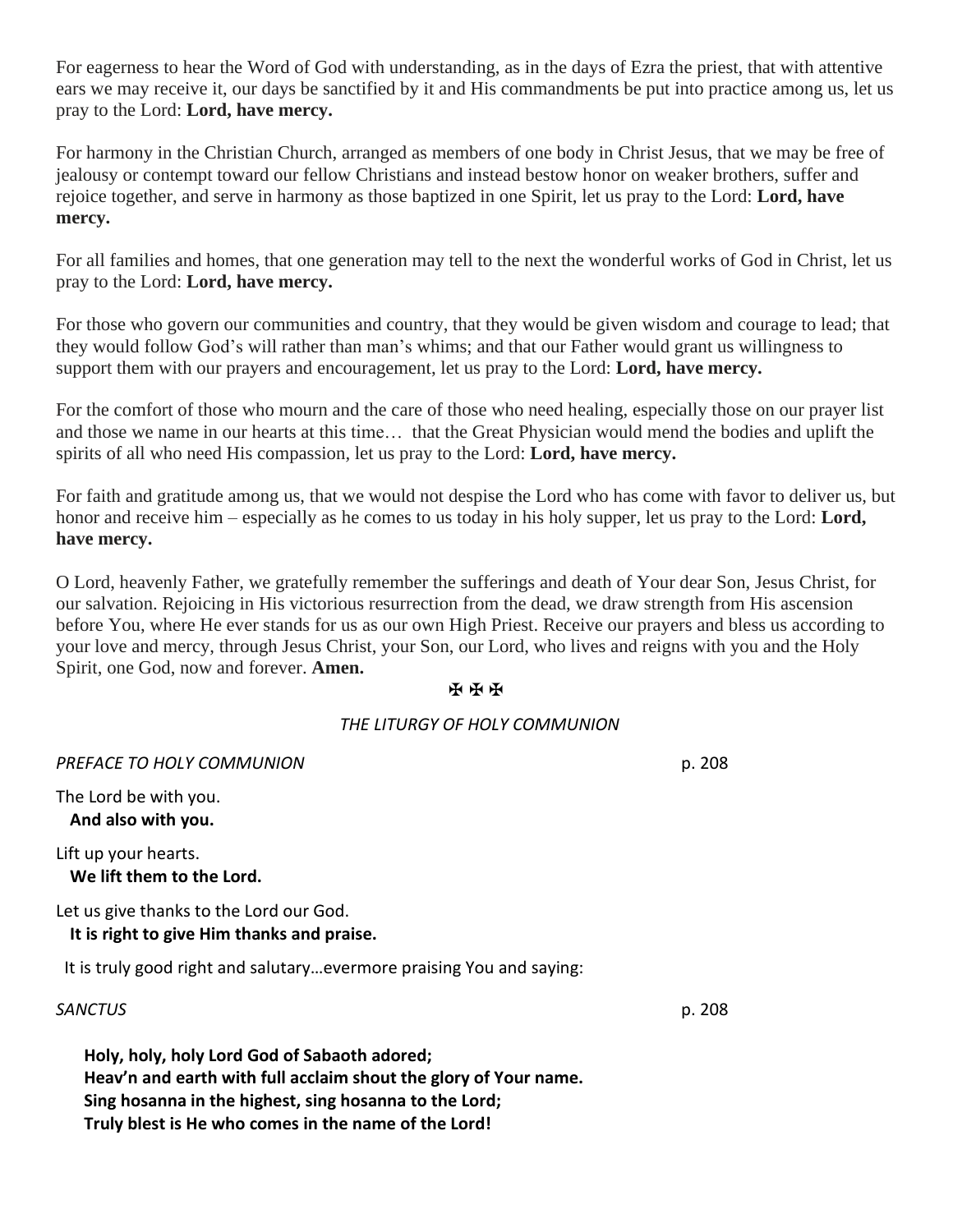## *PRAYER OF THANKSGIVING*

## *THE WORDS OF OUR LORD*

### *THE LORD'S PRAYER*

**Our Father, who art in heaven, hallowed be Thy name, Thy kingdom come, Thy will be done, on earth as it is in heaven. Give us this day our daily bread; and forgive us our trespasses, as we forgive those who trespass against us; and lead us not into temptation, but deliver us from evil. For Thine is the kingdom, and the power, and the glory, forever and ever. Amen.**

### **PAX DOMINI** P. 210

The peace of the Lord be with you always. **Amen.**

## *AGNUS DEI*

**O Jesus Christ, true Lamb of God, You take the sin of the world away; O Jesus Christ, true Lamb of God, Have mercy on us, Lord, we pray. O Jesus Christ, true Lamb of God, You take the sin of the world away; Have mercy on us, Jesus Christ, And grant us peace, O Lord, we pray.**

## *DISTRIBUTION (Be seated)*

*The Communion Assistant will come forward to receive first, then those from the pulpit side – by order of pew, front to*  back. Communicants will come up the center aisle and return via the side aisle. When all from the pulpit side have *communed, the baptismal font side will commune in the same manner. Distancing must be maintained between all communicants. We ask that the wine be consumed away from the tray table. Empty cups should be dropped into the baskets.*

*COMMUNION MUSIC In Christ Alone* Setting: Larry Sackley

**2 All glory to the Father, All glory to the Son, All glory to the Spirit, Forever Three in One; For as in the beginning, Is now, shall ever be, God's triune name resounding Through all eternity.**

# *NUNC DIMITTIS* p. 211

**1 O Lord, now let Your servant Depart in heav'nly peace, For I have seen the glory Of Your redeeming grace: A light to lead the Gentiles Unto Your holy hill, The glory of Your people, Your chosen Israel.**

# *POST-COMMUNION COLLECT (Stand)*

*BENEDICTION*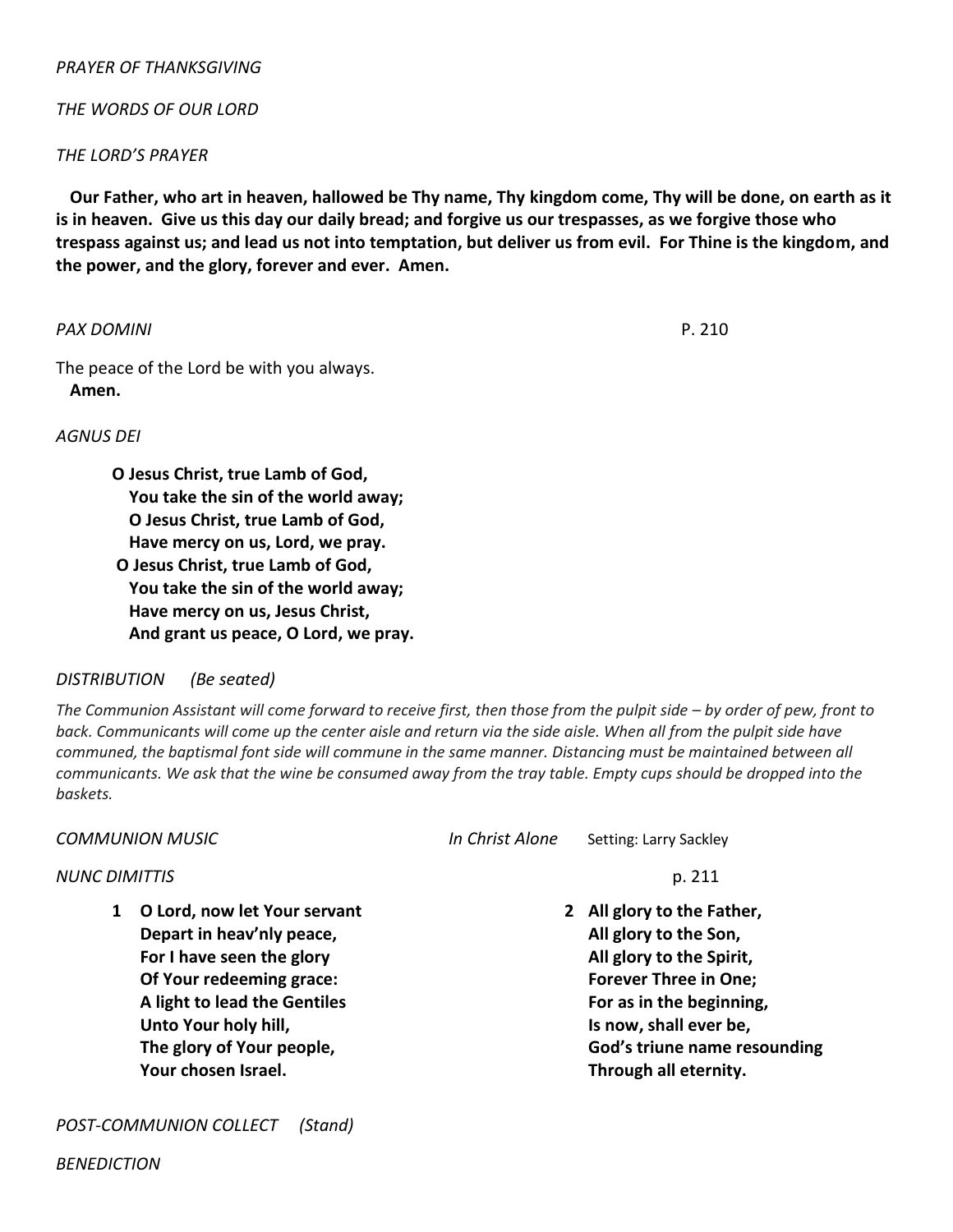- **1 Praise the One who breaks the darkness With a liberating light; Praise the One who frees the pris'ners, Turning blindness into sight. Praise the One who preached the Gospel, Healing ev'ry dread disease, Calming storms, and feeding thousands With the very Bread of peace.**
- **2 Praise the One who blessed the children With a strong, yet gentle, word; Praise the One who drove out demons With the piercing, two-edged sword. Praise the One who brings cool water To the desert's burning sand; From this Well comes living water, Quenching thirst in ev'ry land.**
- **3 Let us praise the Word Incarnate, Christ, who suffered in our place. Jesus died and rose victorious That we may know God by grace. Let us sing for joy and gladness, Seeing what our God has done; Let us praise the true Redeemer, Praise the One who makes us one.**

*ANNOUNCEMENTS (Be seated)*

## *DISMISSAL*

*POSTLUDE Praise the one Who Breaks the Darkness* Setting: Church Marohnic

Those serving:

Sunday, January 16, 8:30 a.m.:

Greeter: Christine M. Bell Comm. assist: Jim Easterly Reader: Melissa Hecht

10:30 a.m.:

Greeter: Marian Robinson Comm. assist: Jill Hecht Reader: Dale Rogers

8:30 & 10:30 Trumpet: Amelia Jansen